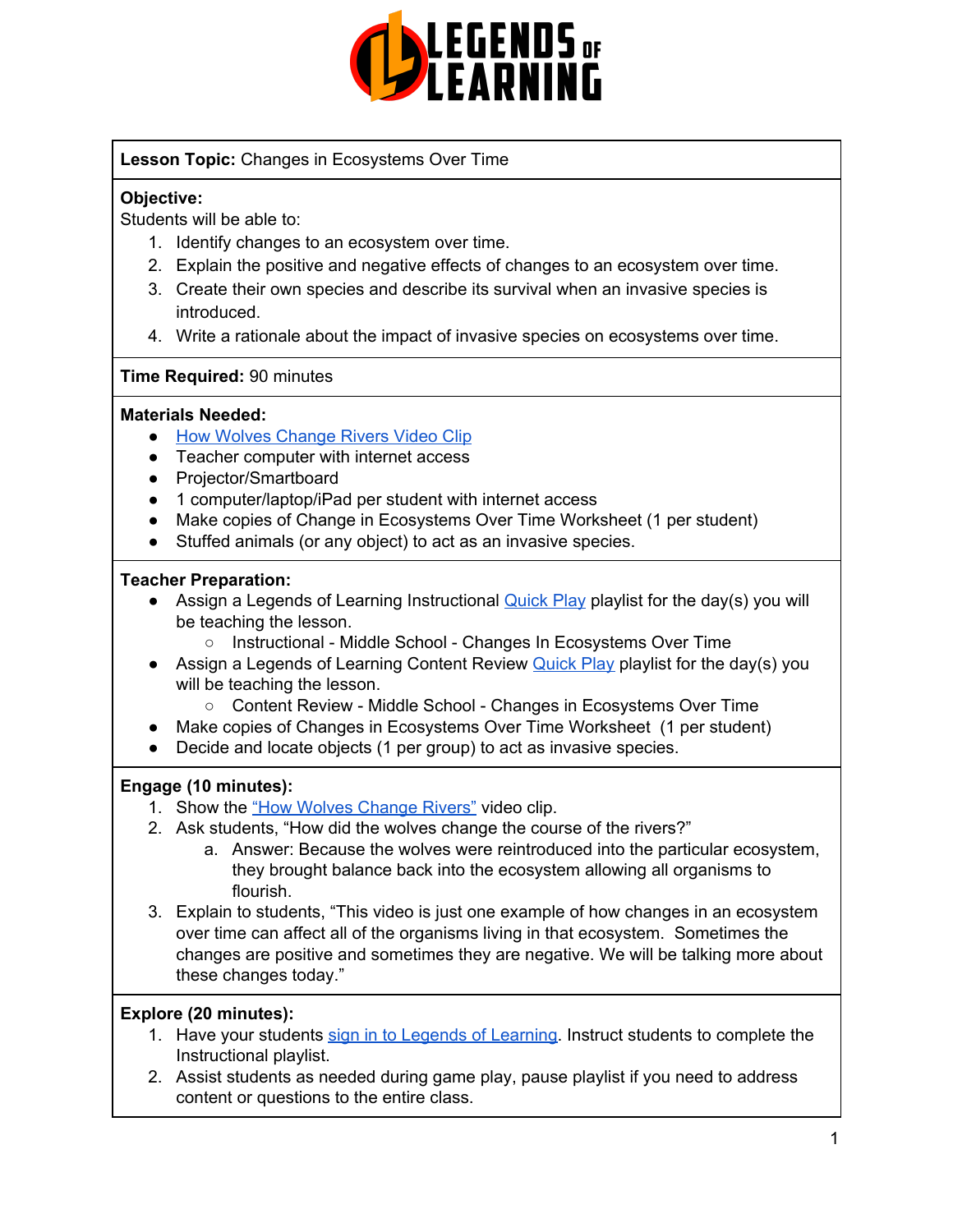

## **Explain (15 minutes):**

- 1. Tell students they will be watching the "How Wolves Change Rivers" video one more time. This time, they will need to take notes about any and all changes to the ecosystem that happened because the wolves were brought back.
- 2. They will take their notes in the space provided on the Change In Ecosystems Over Time handout (attached).
- 3. Play the [video](https://www.youtube.com/watch?v=ysa5OBhXz-Q) again.
- 4. With a partner, have students discuss what they wrote down.
- 5. Then, as a class, discuss all of the changes that occured in the video.
	- a. What are some things that occurred because the wolves were brought back?
		- i. Answers: the deer population decreased, the vegetation was able to grow back, the soil was better secured because of the vegetation growth causing less erosion, the rivers changed course, more animals came to the ecosystem because the vegetation was now growing providing food and shelter, etc.
	- b. This example seems to have a positive effect. Are all changes to ecosystems positive?
		- i. Answer: No
	- c. Can anyone think of some other changes that are made to ecosystems?
		- i. Possible answers: natural disasters such as floods, earthquakes, fires etc, human actions such as tearing down habitats to build, oil spills affecting marine life etc.

## **Elaborate (30 minutes):**

- 1. Read aloud the 'About Invasive Species' paragraph from the Changes in Ecosystems Over Time handout to students.
- 2. Pull up the following website onto the projector to show students some examples of some invasive species (you do not have to read through them all. Pick your favorites!)
	- a. [https://www.earthrangers.com/wildwire/top-10/ten-of-the-worlds-most-invasive](https://www.earthrangers.com/wildwire/top-10/ten-of-the-worlds-most-invasive-species/)[species/\)](https://www.earthrangers.com/wildwire/top-10/ten-of-the-worlds-most-invasive-species/)
- 3. Have the students get into groups of 4 or 5 students each.
- 4. Tell each group they are going to become a native species. As a group, they need to fill out the information in the Change in Ecosystems Over Time handout:
	- a. What kind of species are they? (flower, fish, snake, bird, mouse, lion etc).
	- b. Where do they live? (ocean, forest, desert, savannah, etc).
	- c. What do they eat? (they make their own food, birds, leaves, deer, etc).
	- d. What eats it? (bats, bears, monkeys, its at the top of the food chain, etc).
- 5. Present each group with an invasive species (a stuffed animal, or some other object).
- 6. Explain to students " This object is an invasive species that has just been introduced into their native habitat. It lives where you live, eats where you eat, and is taking over!"
- 7. As a group, students will come up with a name for their invasive species. Then, they will write 1 paragraph about what becomes of their native species over time and why.
- 8. Each student group will present their native and invasive species to the class. Students will need to explain what happened because the invasive species was introduced.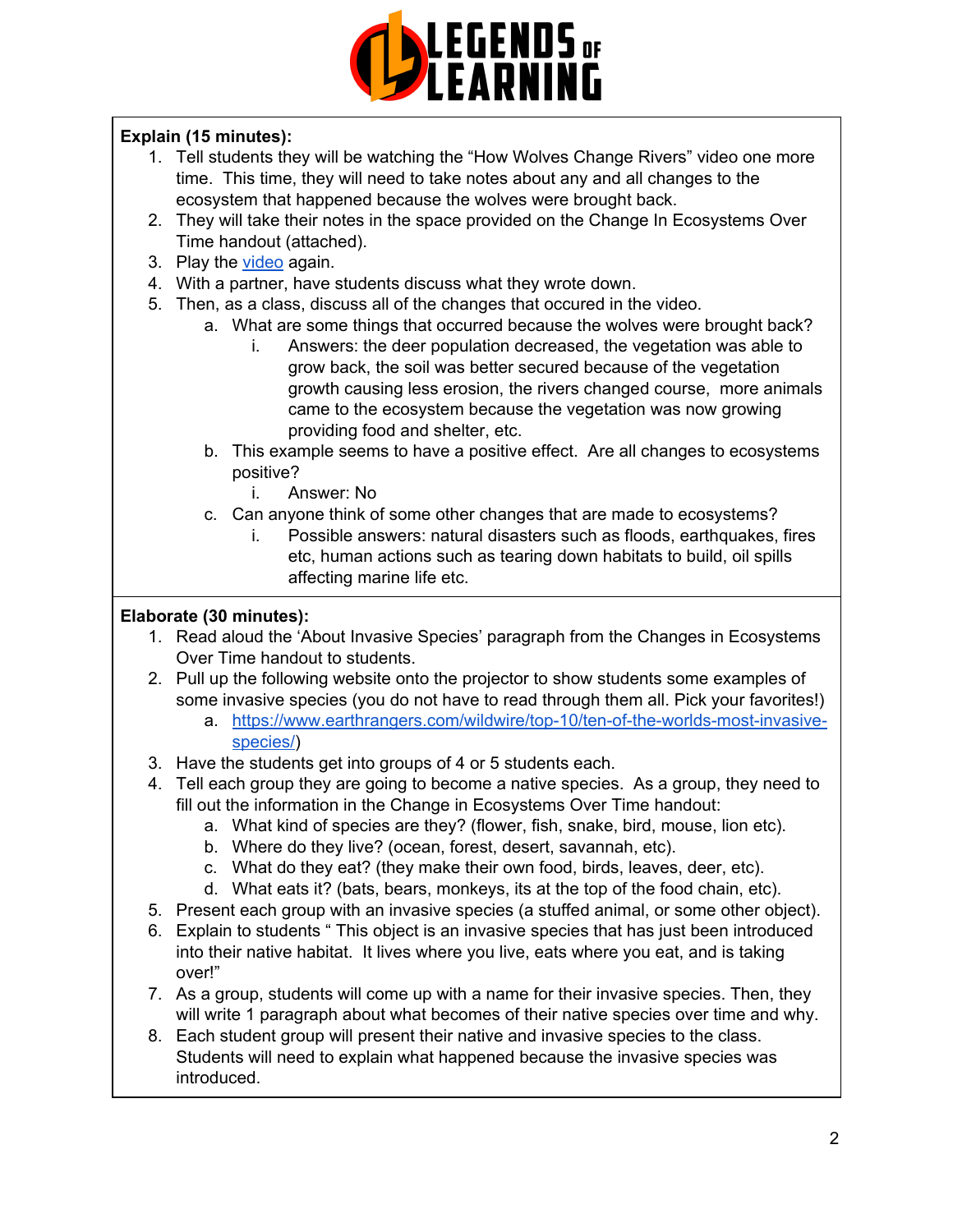

## **Evaluate (15 minutes):**

- 1. Have your students sign in to Legends of [Learning](https://intercom.help/legends-of-learning/en/articles/2154920-students-joining-a-playlist). Instruct students to complete the Content Review playlist.
- 2. [Analyze](https://intercom.help/legends-of-learning/en/articles/2154918-tracking-student-progress-and-performance) student results to determine what concepts need to be a focus for reteaching.

#### **Additional Lesson Strategies:**

- To use Legends for additional instruction, create a [custom](https://intercom.help/legends-of-learning/en/articles/2154910-creating-a-playlist) playlist with an [instructional](https://intercom.help/legends-of-learning/en/articles/3505828-types-of-games) [game](https://intercom.help/legends-of-learning/en/articles/3505828-types-of-games) and pre and post [assessment](https://intercom.help/legends-of-learning/en/articles/2154913-adding-assessments-to-a-playlist).
- To use Legends for a quick formative [assessment](https://intercom.help/legends-of-learning/en/articles/2154913-adding-assessments-to-a-playlist), create a 5-question assessment in a [playlist](https://intercom.help/legends-of-learning/en/articles/2154910-creating-a-playlist).
- To use Legends for a student-directed experience, create a [targeted](https://intercom.help/legends-of-learning/en/articles/3340814-targeted-freeplay) freeplay playlist.
- Encourage students to play on their own at home in Legends of Learning: [Awakening](https://intercom.help/legends-of-learning/en/articles/2425490-legends-of-learning-awakening) for a student-driven experience including avatars, battling, and quests all centered around topics they are covering in class.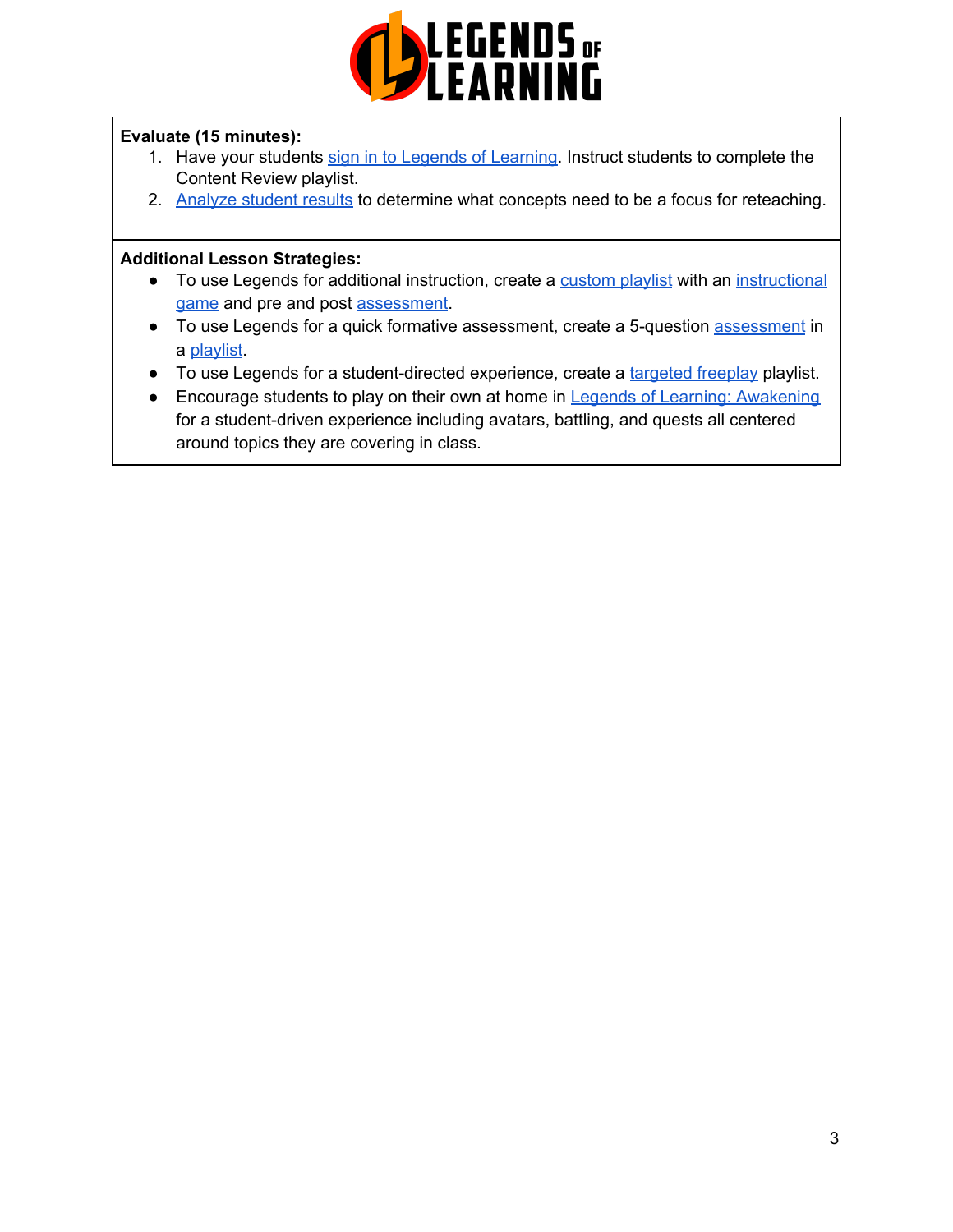

## **Change in Ecosystems Over Time**

In the space provided, take notes during the video. Keep this question in mind: What changes occurred because of the wolves?

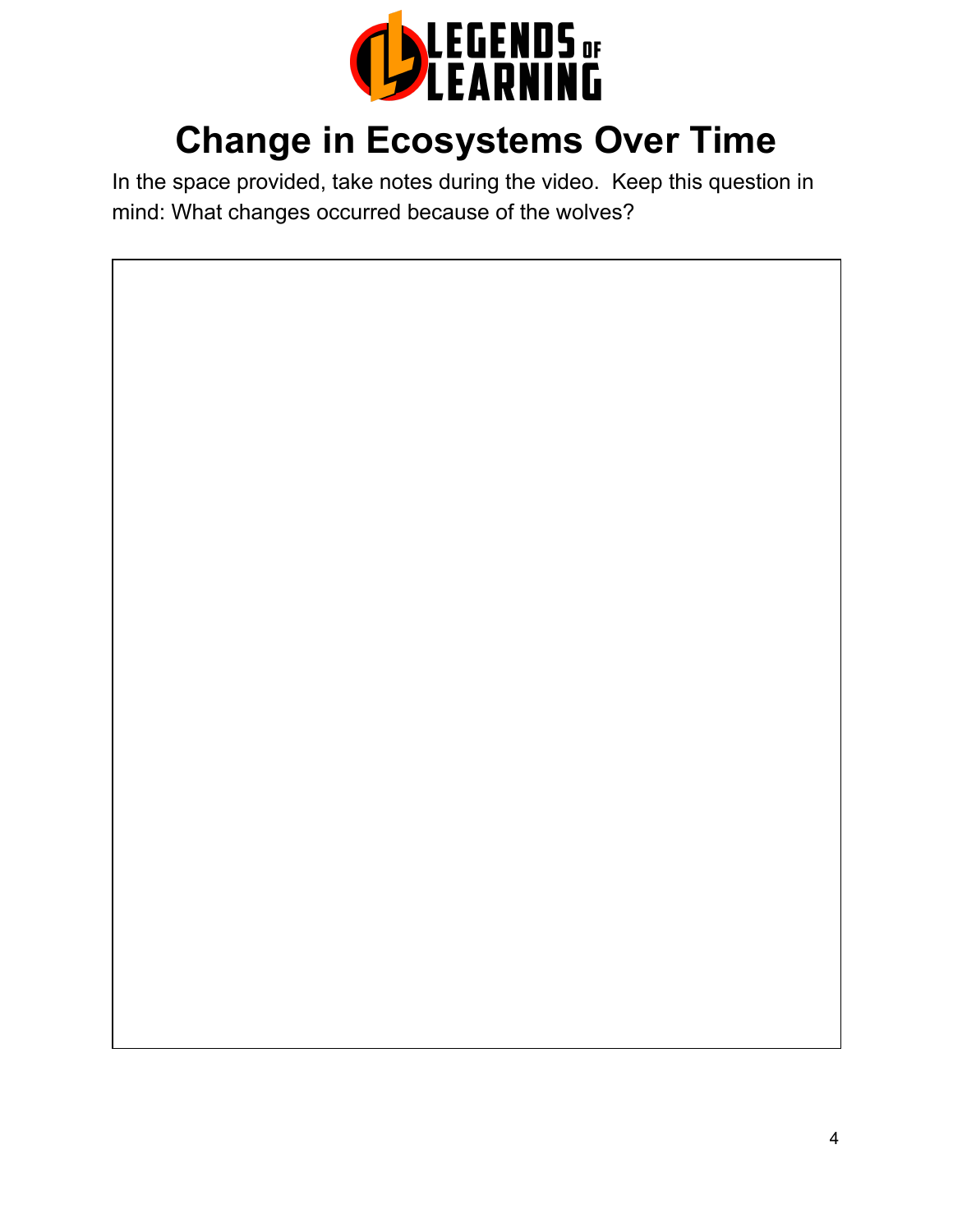

## **About Invasive Species**

An invasive specie is any organism that is living in a new environment. Because it is not living in its native habitat, or where it is used to living, invasive species can be extremely harmful to an ecosystem.

Many times, invasive species are stronger and can reproduce faster than other species in the habitat. Because they are new to the particular ecosystem, there are no predators that hunt them to keep their population in check. It also gets to eat what it wants, which lessens the supply of food for the native organisms that live there. In fact, invasive species compete with the native plants and animals for all resources in that ecosystem. This can lead to extinction of organisms.

# **Group Species Activity**

Pretend that you are a native species. Answer the questions below to inform us about your species.

- 1. What kind of species are you?
- 2. Where do you live?
- 3. What do you eat?
- 4. What eats you?
- 5. What is the name of the invasive species that was introduced?